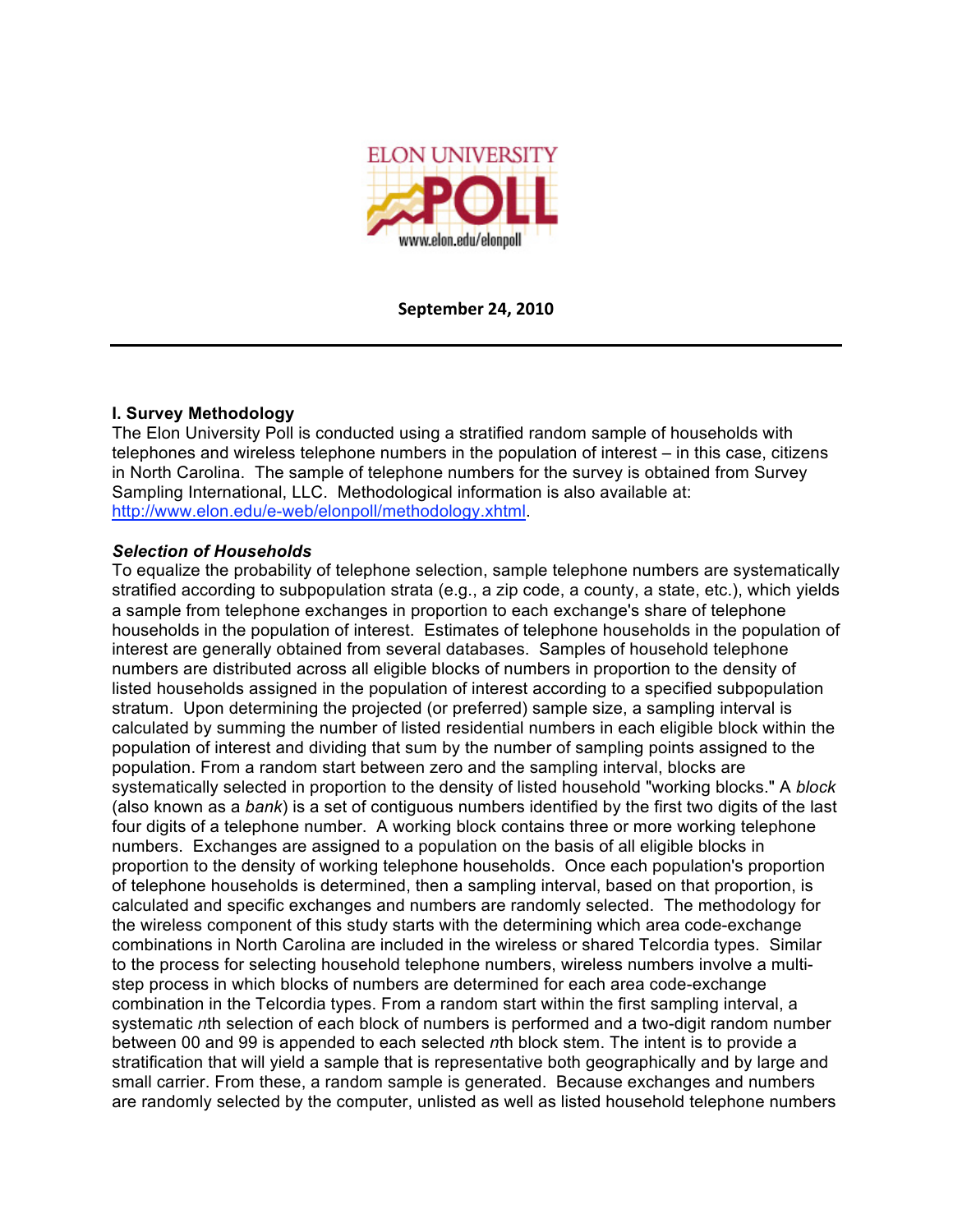are included in the sample. Thus, the sample of telephone numbers generated for the population of interest constitutes a random sample of telephone households and wireless numbers of the population.

## *Procedures Used for Conducting the Poll*

The survey was conducted Monday, September 20<sup>th</sup>, through Thursday, September 23<sup>rd</sup>, of 2010. During this time calls were made from 5:00 pm to 9:00 pm. The Elon University Poll uses CATI system software (Computer Assisted Telephone Interviewing) in the administration of surveys. For each working telephone number in the sample, several attempts were made to reach each number. Only individuals 18 years or older were interviewed; those reached at business or work numbers were not interviewed. For each number reached, one adult is generally selected based on whether s/he is the oldest or youngest adult. Interviews, which are conducted by live interviewers, are completed with adults from the target population as specified. Interviews for this survey were completed with 584 adults from North Carolina. For a sample size of 584, there is a 95 percent probability that our survey results are within plus or minus 4.1 percentage points (the margin of sampling error) of the actual population distribution for any given question. For sub-samples (a subgroup selected from the overall sample), the margin of error is higher depending on the size of the subsample. When we use a subsample, we identify these results as being from a subsample and provide the total number of respondents and margin of error for that subsample. In reporting our results, we note any use of a subsample where applicable. Because our surveys are based on probability sampling, there are a variety of factors that prevent these results from being perfect, complete depictions of the population; the foremost example is that of margin of sampling error (as noted above). With all probability samples, there are theoretical and practical difficulties estimating population characteristics (or parameters). Thus, while efforts are made to reduce or lessen such threats, sampling error as well as other sources of error – while not all inclusive, examples of other error effects are non-response rates, question order effects, question wording effects, etc. – are present in surveys derived from probability samples.

### *Questions and Question Order*

The Elon University Poll provides the questions as worded and the order in which these questions are administered (to respondents). Conspicuous in reviewing some questions is the "bracketed" information. Information contained within brackets ( [ ] ) denotes response options as provided in the question; this bracketed information is rotated randomly to ensure that respondents do not receive a set order of response options presented to them, which also maintains question construction integrity by avoiding respondent acquiescence based on question composition. Some questions used a probe maneuver to determine a respondent's intensity of perspective. Probe techniques used in this questionnaire mainly consist of asking a respondent if their response is more intense than initially provided. For example, upon indicating whether s/he is satisfied or dissatisfied, we asked the respondent "would you say you are very 'satisfied'/'dissatisfied'". This technique is employed in some questions as opposed to specifying the full range of choices in the question. Though specifying the full range of options in questions is a commonly accepted practice in survey research, we sometimes prefer that the respondent determine whether their perspective is stronger or more intense for which the probe technique used. Another method for acquiring information from respondents is to ask an "openended" question. The open-ended question is a question for which no response options are provided, i.e., it is entirely up to the respondent to provide the response information.

### *The Elon University Poll*

The Elon University Poll is conducted under the auspices of the Center for Public Opinion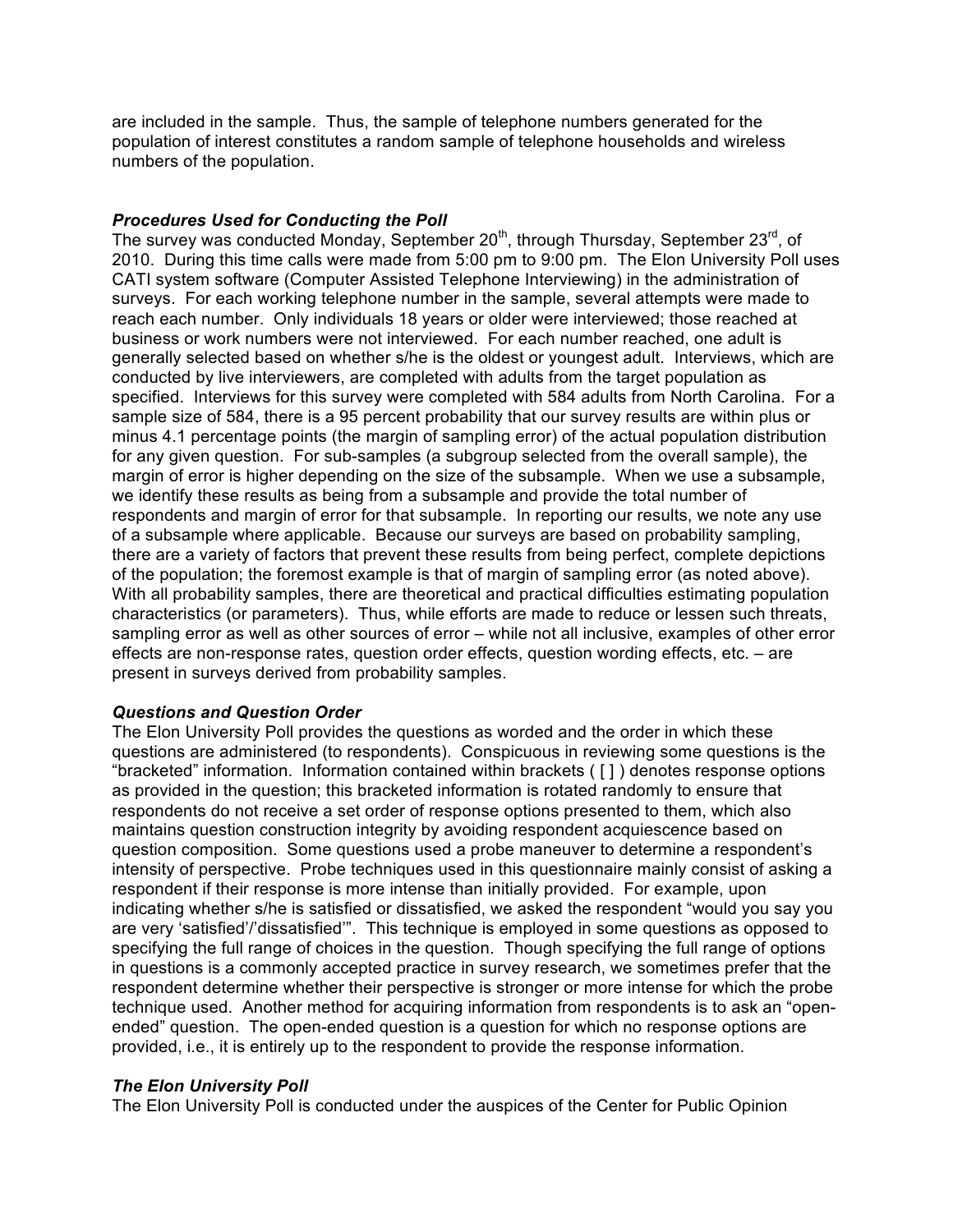Polling (Hunter Bacot, Director & Mileah Kromer, Assistant Director), which is a constituent part of the Institute for Politics and Public Affairs (George Taylor, Director); both these organizations are housed in the department of political science at Elon University. These academic units are part of Elon College, the College of Arts and Sciences at Elon University. The Elon University administration, led by Dr. Leo Lambert, President of the university, fully support the Elon University Poll as part of its service commitment to state, regional, and national constituents. Dr. Hunter Bacot, a professor in the department of political science, directs the Elon University Poll. Elon University students administer the survey as part of the University's commitment to experiential learning where "students learn through doing."

## **II. Survey Instrument and Percent Distributions by Question**

**Interviews were completed with 584 adults from households in the North Carolina. For a sample size of 584, there is a 95 percent probability that our survey results are within plus or minus 4.1 percentage points (the margin of sampling error) of the actual population distribution for any given question. Due to rounding, column totals may not equal 100 percent as indicated. Data are weighted to reflect the adult population in terms of gender, age, and race.**

| ADOUL LIIG OOGGO appearing in QueStions and Responses |                                                                                                                                                                                                                                                                                                                                                                                                                                                                   |  |
|-------------------------------------------------------|-------------------------------------------------------------------------------------------------------------------------------------------------------------------------------------------------------------------------------------------------------------------------------------------------------------------------------------------------------------------------------------------------------------------------------------------------------------------|--|
|                                                       |                                                                                                                                                                                                                                                                                                                                                                                                                                                                   |  |
| <b>Response Options not</b><br>offered                | Response options are not offered to the person taking<br>the survey (respondent), but are included in the question<br>as asked (and usually denoted by brackets, [ ]).<br>Response options are generally offered only for<br>demographic questions (background characteristic, e.g.,<br>age, education, income, etc.).                                                                                                                                            |  |
| $v =$ volunteered response                            | Respondents volunteer response option. As response<br>options are not offered to those taking the survey, some<br>respondents offer or volunteer response options.<br>Though not all volunteered options can be anticipated,<br>the more common options are noted.                                                                                                                                                                                                |  |
| $p =$ probed response                                 | Respondents self-place in this option or category. A<br>probe maneuver is used in questions to allow the<br>respondent to indicate whether her/his response is more<br>intense than initially provided for in the choices<br>appearing in the question. For example, on probe<br>questions the interviewer, upon a respondent indicating<br>that she/he is satisfied (or dissatisfied), is instructed to<br>ask him/her "Would you say you are "very satisfied"?" |  |

**About the Codes appearing in Questions and Responses**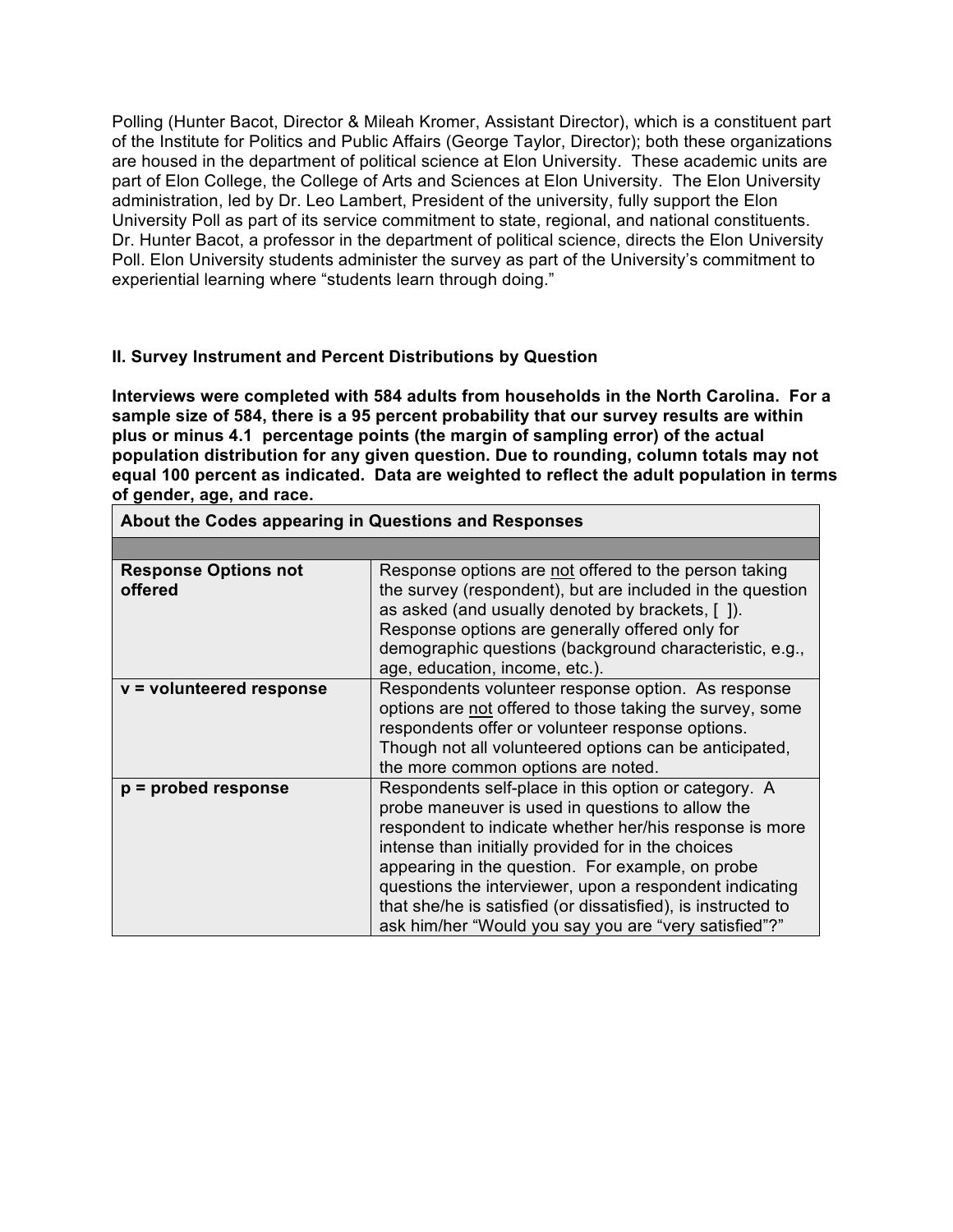# **Frequency Tables**

### *(These first eight questions are randomly administered.)*

# **Do you [approve or disapprove] of the way Barack Obama is handling his job as president?**

|                         | Percent |
|-------------------------|---------|
| STRONGLY DISAPPROVE (p) | 28.7    |
| <b>DISAPPROVE</b>       | 18.8    |
| APPROVE                 | 26.8    |
| STRONGLY APPROVE (p)    | 20.5    |
| DON T KNOW (v)          | 4.9     |
| REFUSED (v)             | 0.2     |
| Total (N=584; +/-4.1)   | 100.0   |

#### **Do you have a [favorable or unfavorable] opinion of President Obama?**

|                          | Percent |
|--------------------------|---------|
| STRONGLY UNFAVORABLE (p) | 25.2    |
| <b>UNFAVORABLE</b>       | 17.9    |
| <b>FAVORABLE</b>         | 30.8    |
| STRONGLY FAVORABLE (p)   | 18.0    |
| DON T KNOW (v)           | 7.4     |
| REFUSED (v)              | 0.8     |
| Total (N=584; +/-4.1)    | 100.0   |

Do you [approve or disapprove]of the way Congress -- the US Senate & US House of Representatives -- is **doing its job?**

|                         | Percent |
|-------------------------|---------|
| STRONGLY DISAPPROVE (p) | 34.7    |
| <b>DISAPPROVE</b>       | 33.2    |
| <b>APPROVE</b>          | 19.2    |
| STRONGLY APPROVE (p)    | 4.2     |
| DON T KNOW (v)          | 8.4     |
| REFUSED (v)             | 0.2     |
| Total (N=584; +/-4.1)   | 100.0   |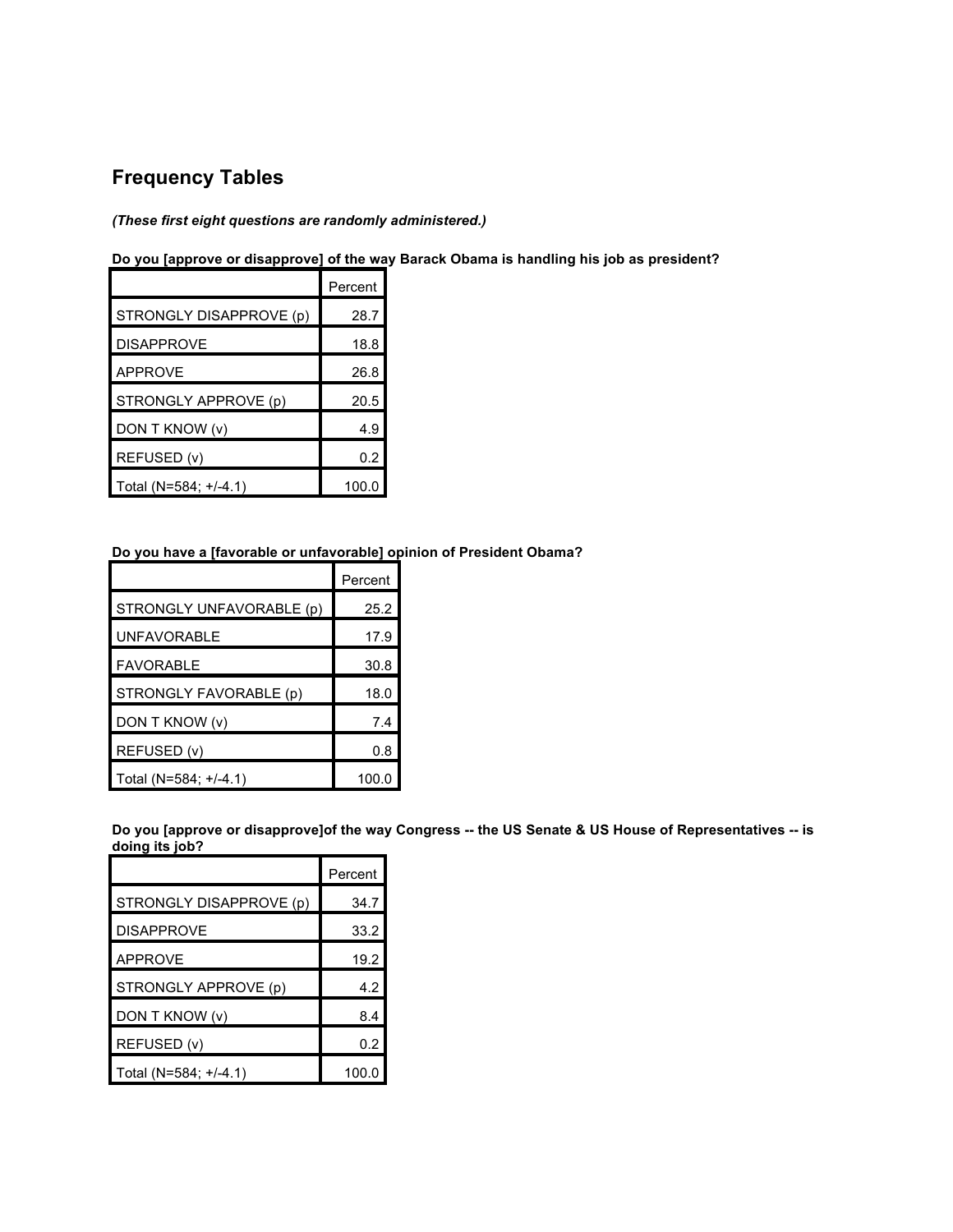Overall, who do you think is doing the best job dealing with the main issues the nation faces . . . [do you **think President Obama, the Republicans in Congress, or the Democrats in Congress] is doing the best job?**

|                          | Percent |
|--------------------------|---------|
| <b>PRESIDENT OBAMA</b>   | 32.1    |
| DEMOCRATS IN CONGRESS    | 9.2     |
| REPUBLICANS IN CONGRESS  | 21 7    |
| NONE OF THEM (v)         | 30.9    |
| DON T KNOW (v)           | 6.2     |
| Total (N=584; $+/-4.1$ ) |         |

Do you [approve or disapprove] of the way Richard Burr is handling his job as United States Senator?

|                         | Percent |
|-------------------------|---------|
| STRONGLY DISAPPROVE (p) | 12.3    |
| <b>DISAPPROVE</b>       | 20.1    |
| <b>APPROVE</b>          | 29.4    |
| STRONGLY APPROVE (p)    | 7.4     |
| DON T KNOW (v)          | 30.8    |
| REFUSED (v)             | 0.1     |
| Total (N=584; +/-4.1)   | 100.0   |

Thinking about your current United States Senator, Richard Burr . . . do you think [he has performed his job **well enough to deserve re-election, or do you think it's time to give a new person a chance?]**

|                                      | Percent |
|--------------------------------------|---------|
| <b>BURR DESERVES RE-ELECTION</b>     | 29.0    |
| TIME FOR NEW PERSON TO HAVE A CHANCE | 48.5    |
| IT DEPENDS (v)                       | 2.5     |
| NOT SURE AT THIS TIME (v)            | 7.7     |
| DON T KNOW (v)                       | 11.8    |
| REFUSED (v)                          | 0.4     |
| Total (N=584; +/-4.1)                | 100.0   |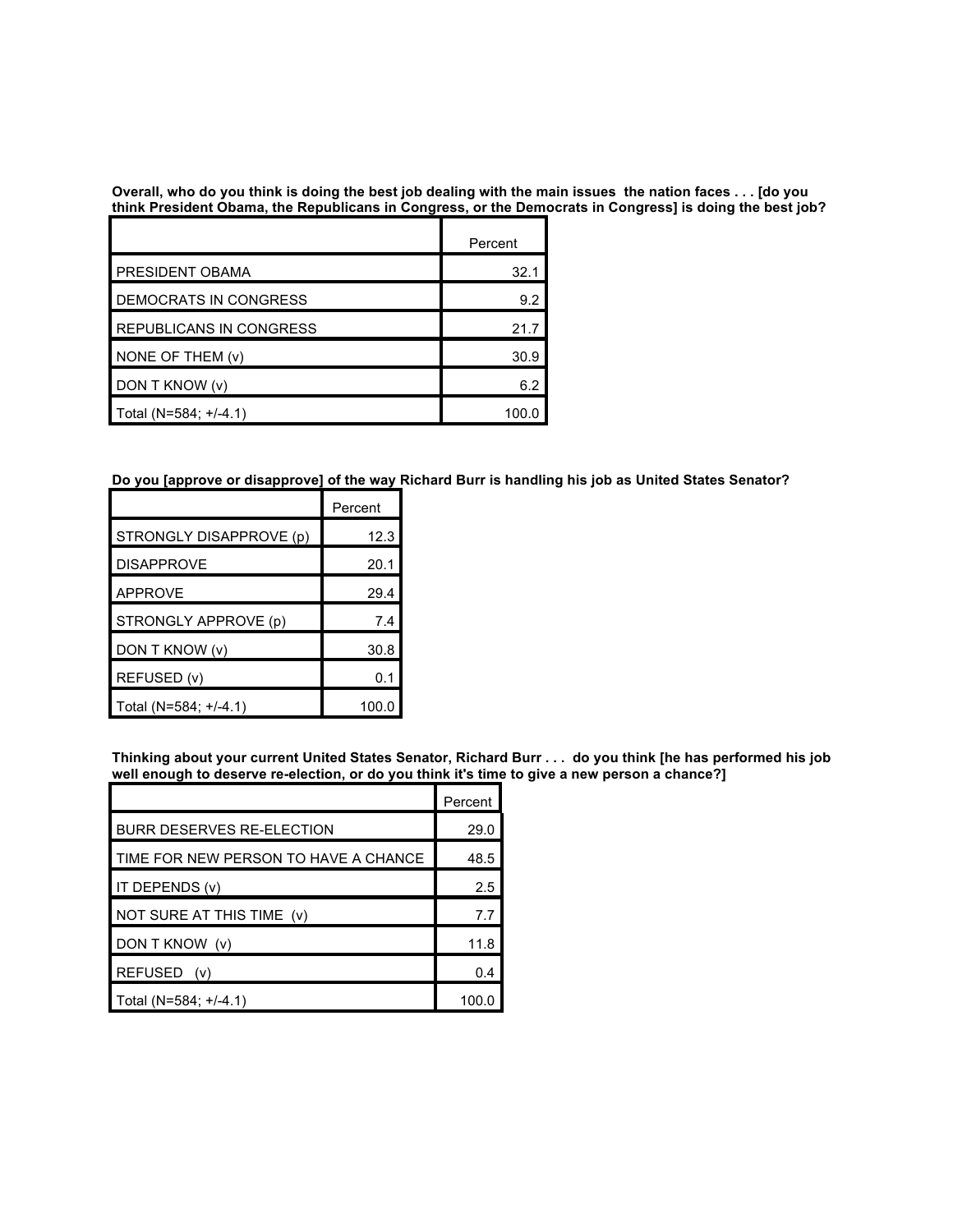# **Do you [approve or disapprove] of the way Beverly Perdue is handling her job as governor?**

|                         | Percent |
|-------------------------|---------|
| STRONGLY DISAPPROVE (p) | 18.0    |
| <b>DISAPPROVE</b>       | 25.5    |
| <b>APPROVE</b>          | 36.3    |
| STRONGLY APPROVE (p)    | 6.3     |
| DON T KNOW (v)          | 13.6    |
| REFUSED (v)             | 0.3     |
| Total (N=584; +/-4.1)   | 100.0   |

# **Do you have a [favorable or unfavorable] opinion of Governor Perdue?**

|                          | Percent |
|--------------------------|---------|
| STRONGLY UNFAVORABLE (p) | 16.8    |
| <b>UNFAVORABLE</b>       | 25.4    |
| <b>FAVORABLE</b>         | 31.0    |
| STRONGLY FAVORABLE (p)   | 7.1     |
| DON T KNOW (v)           | 19.5    |
| REFUSED (v)              | 0.2     |
| Total (N=584; +/-4.1)    | 100.0   |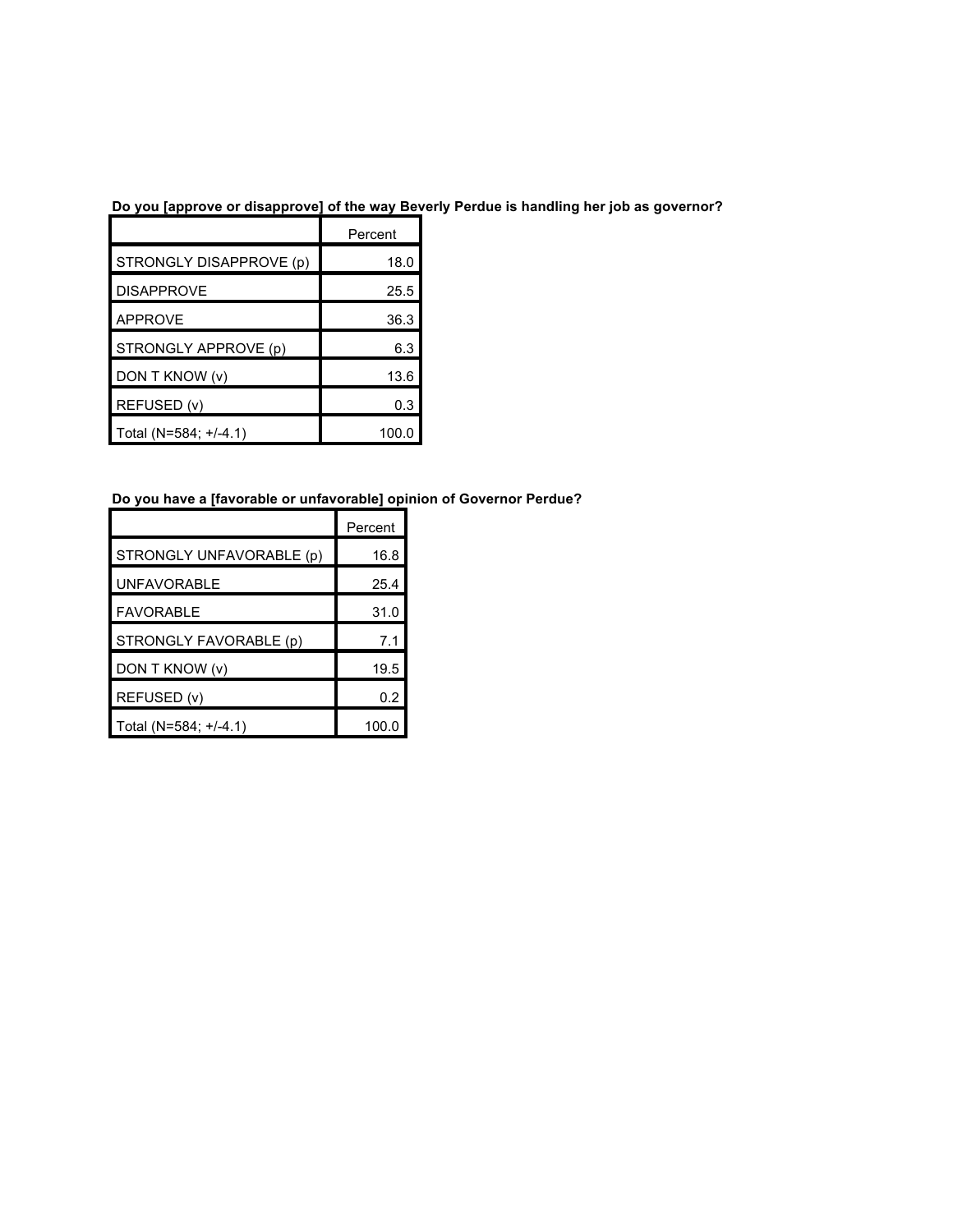On a scale of 1 to 10 where: [10 means highly qualified, 5 means moderately qualified, and 1 means not at all qualified] How do you rate <u>insert candidate name</u> as a candidate for United States Senate? *(The question was offered for each candidate and these were randomly administered.)*

|                         | <b>Elaine Marshall</b><br>Percent | <b>Richard Burr</b><br><b>Percent</b> | <b>Michael Beitler</b><br><b>Percent</b> |
|-------------------------|-----------------------------------|---------------------------------------|------------------------------------------|
| NOT AT ALL QUALIFIED    | 3.8                               | 7.1                                   | 2.0                                      |
| $\overline{c}$          | 1.3                               | 1.9                                   | 1.3                                      |
| <b>UNQUALIFIED</b>      | 3.7                               | 4.8                                   | 2.3                                      |
| 4                       | 3.4                               | 3.9                                   | 3.1                                      |
| MODERATELY QUALIFIED    | 14.4                              | 21.8                                  | 12.2                                     |
| 6                       | 7.7                               | 10.3                                  | 0.6                                      |
| QUALIFIED               | 8.6                               | 14.8                                  | 3.6                                      |
| 8                       | 4.5                               | 9.2                                   | 0.2                                      |
| 9                       | 1.6                               | 2.7                                   | 0.5                                      |
| <b>HIGHLY QUALIFIED</b> | 4.7                               | 7.0                                   | 0.4                                      |
| DONT KNOW (v)           | 46.4                              | 16.0                                  | 73.6                                     |
| REFUSED (v)             | 0.0                               | 0.6                                   | 0.3                                      |
| Total (N=584; +/-4.1)   | 100.0                             | 100.0                                 | 100.0                                    |

**Which party will you be supporting in the upcoming United States Senate election, will you be [supporting the Republican party, Libertarian party, Democratic party] or have you even decided?**

|                         | Percent |
|-------------------------|---------|
| DEMOCRATIC PARTY        | 34.3    |
| <b>REPUBLICAN PARTY</b> | 27.5    |
| LIBERTARIAN PARTY       | 2.5     |
| <b>HAVE NOT DECIDED</b> | 27.7    |
| OTHER (v)               | 5.3     |
| DONT KNOW (v)           | 2.5     |
| REFUSED (v)             | 0.1     |
| Total (N=584; +/-4.1)   | 100.0   |